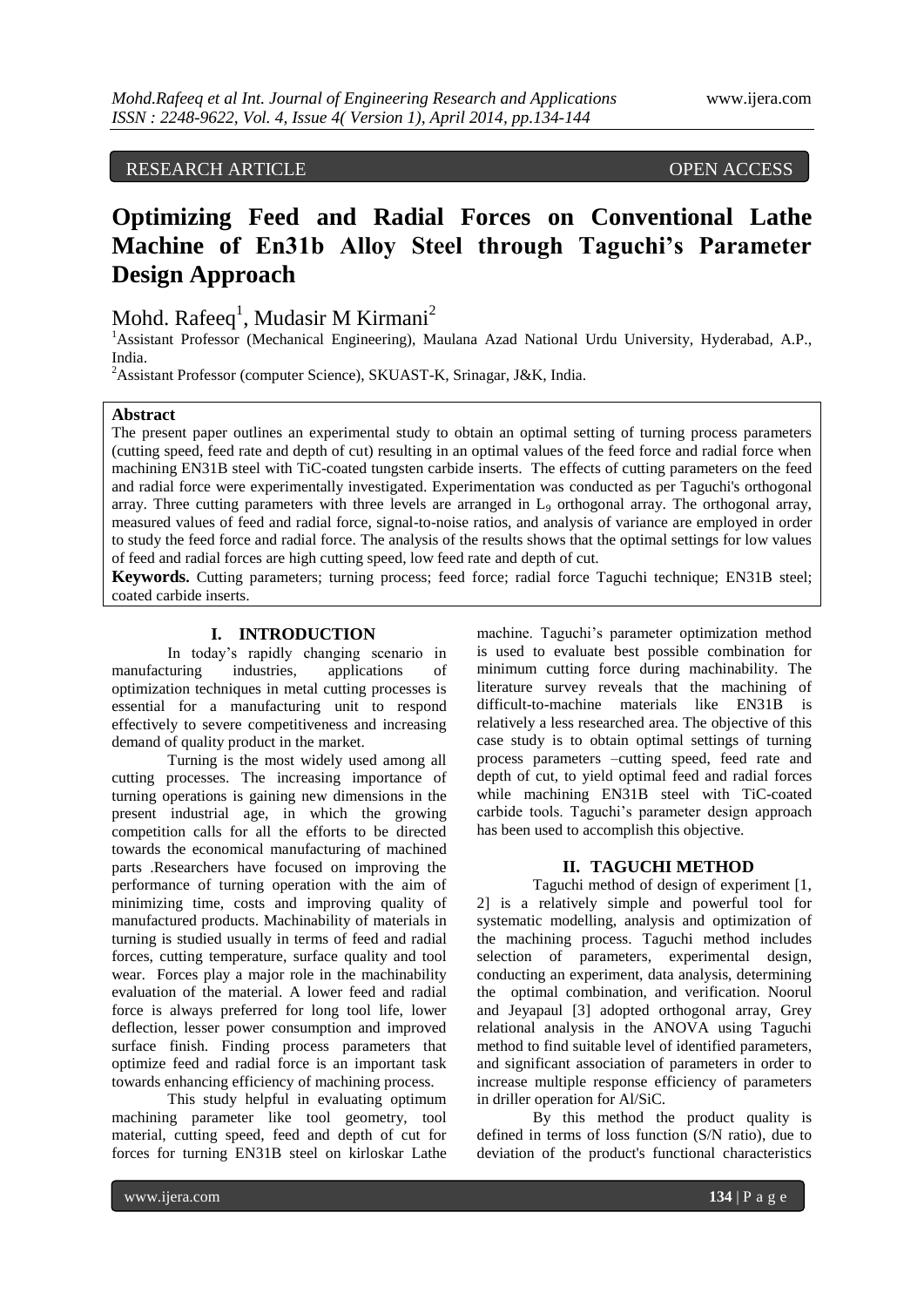from its desired target value. Taguchi method uses a special design of orthogonal arrays (OA), where the experimental results are transformed into signal-tonoise (S/N) ratio as the measure of the quality characteristic. An OA is a small fraction of full factorial design and assures a balanced comparison of levels of any parameter or interaction of parameters. The columns of an OA represent the experimental parameters to be optimized and the rows represent the individual trials (combinations of levels). Traditionally, data from experiments are used to analyze the mean response. Taguchi method estimates the effects of factors on the response mean and variation. In Taguchi method the mean and the variance of the response (experimental result) at each parameter setting in OA are combined into a single performance measure known as the signal-to-noise (S/N) ratio. Taguchi method utilizes the S/N ratio approach to measure the quality characteristic deviating from the desired value. The S/N ratio is a quality indicator by which the experimenters can evaluate the effect of changing a particular experimental parameter on the performance of the process. Depending on the criterion for the quality characteristic to be optimized, the S/N ratio characteristics can be divided into three stages: smaller-the-better, larger-the-better, and nominal-thebetter. Regardless of the category of the performance characteristic, the larger S/N ratio corresponds to the better performance characteristic. Therefore, the optimal level of the parameter is the level with the highest S/N ratio. The optimal parameter levels are determined using the analysis of means and analysis of variance (ANOVA). A confirmation experiment is the final step in Taguchi method and it is used to verify the optimal combination of the parameter settings.

There are some studies regarding optimization of cutting parameters based on cutting force in turning operation using Taguchi method. Singh & Kumar [1] have applied Taguchi method for optimization of cutting parameters based on cutting force in a longitudinal turning of an alloy steel EN24. Controlled factors are cutting speed, feed and depth of cut with three levels. Response factor is main cutting force. They applied  $L_{27}$  orthogonal array with interactions. Petropoulos et al. [2] have applied Taguchi method for optimization of cutting parameters based on cutting force in a longitudinal turning of carbon steel St37. Controlled factors are spindle speed, feed and depth of cut with four levels. Response factors are main cutting force, feed force and passive force. They applied  $L_{16}$  orthogonal array with interactions. In another paper, Singh & Kumar [4] have applied Taguchi method in order to optimize cutting parameters based on cutting force in a longitudinal turning of an alloy steel EN24. One can

consider that the controlled factors are cutting speed, feed and depth of cut with three levels. Response factor is feed force. They applied  $L_{27}$  orthogonal array, by taking into consideration the interactions. Aggarwal et al. [5] have applied Taguchi method for optimization of cutting parameters based on cutting force in a longitudinal turning of tool steel P20. Controlled factors are cutting speed, feed, depth of cut, nose radius and cutting environment with three levels. Response factors are feed force and passive force. They applied  $L_{27}$  orthogonal array with interactions. Hanafi et al. [6] have applied Taguchi method for optimization of cutting parameters based on cutting force and surface roughness in a longitudinal turning of carbon fiber PEEK CF30. Controlled factors are cutting speed, feed and depth of cut with three levels. Response factors are main cutting force and surface roughness. They applied  $L_{27}$ orthogonal array with interactions.

## **2.1 TAGUCHI EXPERIMENT: DESIGN AND ANALYSIS**

Essentially, traditional experimental design procedures are too complicated and not easy to use. A large number of experimental works have to be carried out when the number of process parameters increases. To solve this problem, the Taguchi method uses a special design of orthogonal arrays to study the entire parameter space with only a small number of experiments [7].

Taguchi methods [8] have been widely utilized in engineering analysis and consist of a plan of experiments with the objective of acquiring data in a controlled way, in order to obtain information about the behavior of a given process. The greatest advantage of this method is the saving of effort in conducting experiments; saving experimental time, reducing the cost, and discovering significant factors quickly. Taguchi's robust design method is a powerful tool for the design of a high-quality system. In addition to the S/N ratio, a statistical analysis of variance (ANOVA) can be employed to indicate the impact of process parameters on metal removal rate values. In general, the parameter optimization process of the Taguchi method is based on 8-steps of planning, conducting and evaluating results of matrix experiments to determine the best levels of control parameters [9]. Those eight steps are given as follows.

- $\Box$  Identify the performance characteristics (responses) to optimize and process parameters to control (test).
- Determine the number of levels for each of the tested parameters.
- $\Box$  Select an appropriate orthogonal array, and assign each tested parameters into the array.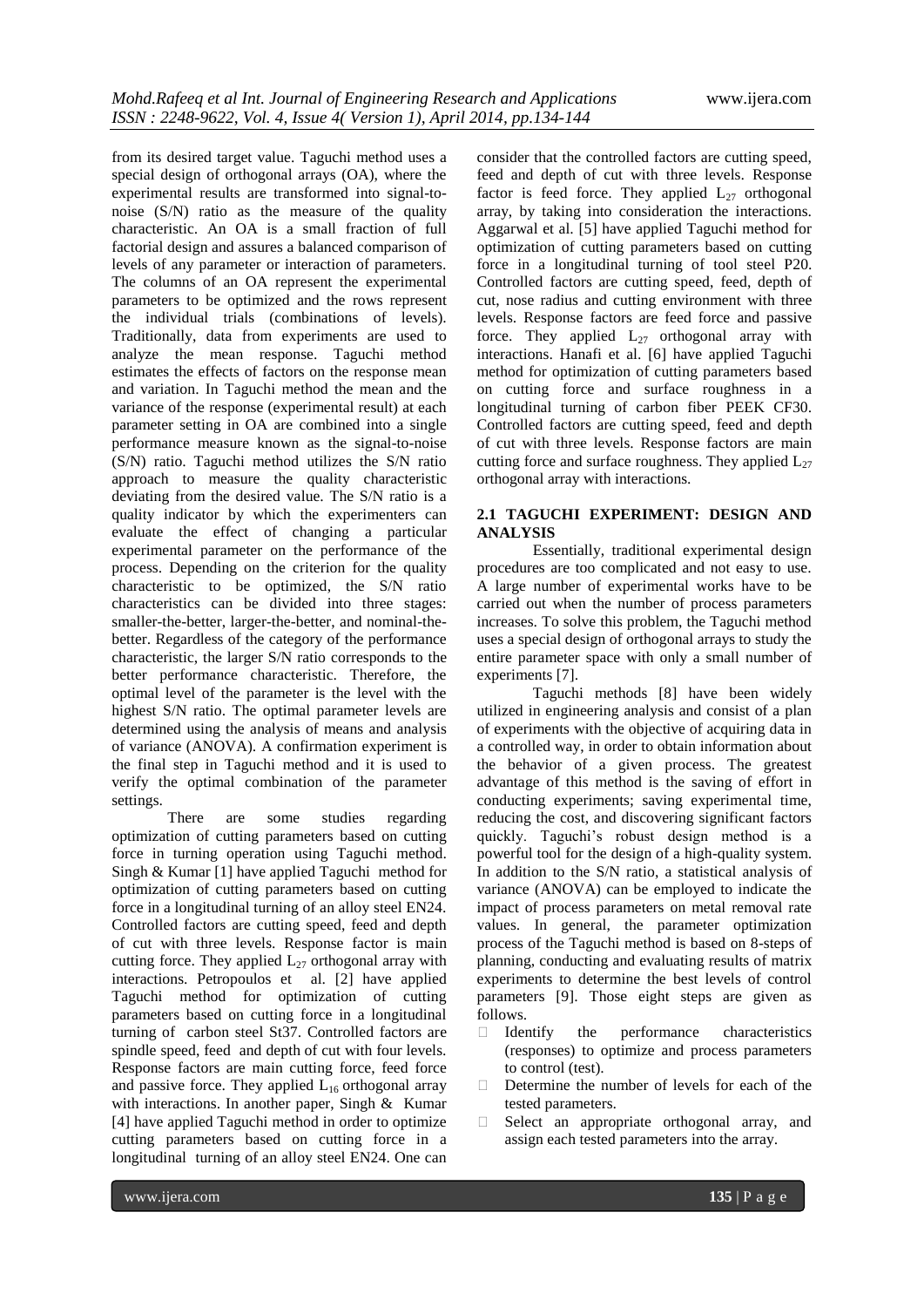- $\Box$  Conduct an experiment randomly based on the arrangement of the orthogonal array.
- $\Box$  Calculate the S/N ratio for each combination of the tested parameters.
- $\Box$  Analysis the experimental result using the S/N ratio and ANOVA test.
- $\Box$  Find the optimal level for each of the process parameters.
- $\Box$  Conduct the confirmation experiment to verify the optimal process parameters.

# **III. EXPERIMENTAL SET-UP AND PROCESS PARAMETER SELECTION**

#### **3.1 Work piece material**

The work piece material selected for investigation was EN31B alloy steel with high tensile strength, shock resistance, good ductility and resistance to wear and finds its applications in the manufacturing of punches and dies. EN31B alloy steel is density:  $7.81 \text{ g cm}^{-1}$ , Hardness: 58 to 62 HRC, Modulus of Elasticity: 210GPa and Shear Modulus: 80GPa. The chemical composition of work piece material is given in Table 1.

| Table 1. Chemical Composition of Work Fiece Material |      |       |        |       |   |                   |  |  |
|------------------------------------------------------|------|-------|--------|-------|---|-------------------|--|--|
| onstituent                                           |      | Mn    |        |       |   |                   |  |  |
| $\frac{0}{0}$                                        | 1.98 | ل ⊿.∪ | U. I J | 0.025 | ر | $\Omega$<br>J.UZE |  |  |
| composition                                          |      |       |        |       |   |                   |  |  |

**Table 1. Chemical Composition of Work Piece Material**

#### **3.2 Turning process parameters**

To identity the process parameters affecting the selected machining quality characteristic of turned parts. An Ishikawa cause –effect diagram was constructed and shown in Fig 1.The identified process parameters were the cutting tool parameters – tool geometry, tool material, the cutting parameters – spindle speed, feed rate, depth of cut, work piecerelated parameters – hot-worked, difficult-tomachine.



**Fig 1:** Ishikawa cause –effect diagram

The following process parameters were thus selected for the present work: Cutting speed  $-(A)$ , feed rate – (B), depth of cut – (C), tool material – TiN coated tungsten carbide inserts of Widia make, the tungsten carbide inserts used were of ISO coding CNMG 120404 and tool holder of ISO coding PCLNR 1616H07 , work material –EN31B steel, and environment – dry cutting.

#### **3.3 Plan of Experiment**

Taghuchi methods which combine the experiment design theory and quality loss function concept have been used in developing robust design of product and process and in solving more taxing of manufacturing[10] .the degree of freedom of three parameter in each of three levels are calculated as follows [11].

Degree of freedom  $(DOF)$  = number of levels -1 For each factor.DOF equal to;

- For  $(A)$ ; DOF=3-1=2
- For  $(B)$ ; DOF=3-1=2
- For (C); DOF=3-1=2

In this paper nine experiments were conducted at different parameter. For this Taghuchi L<sub>9</sub> orthogonal array was used, which has nine rows corresponding to the number of tests, with three columns at three levels.  $L_9$  orthogonal array has 8 DOF, in which 6 were assigned to three factors (each one 2 DOF) and 2 DOF was assigned to the error. For the purpose of observing the degree of influence of the parameter in machining three parameter at all three levels are taken into account. The cutting parameter identified were spindle speed, feed rate and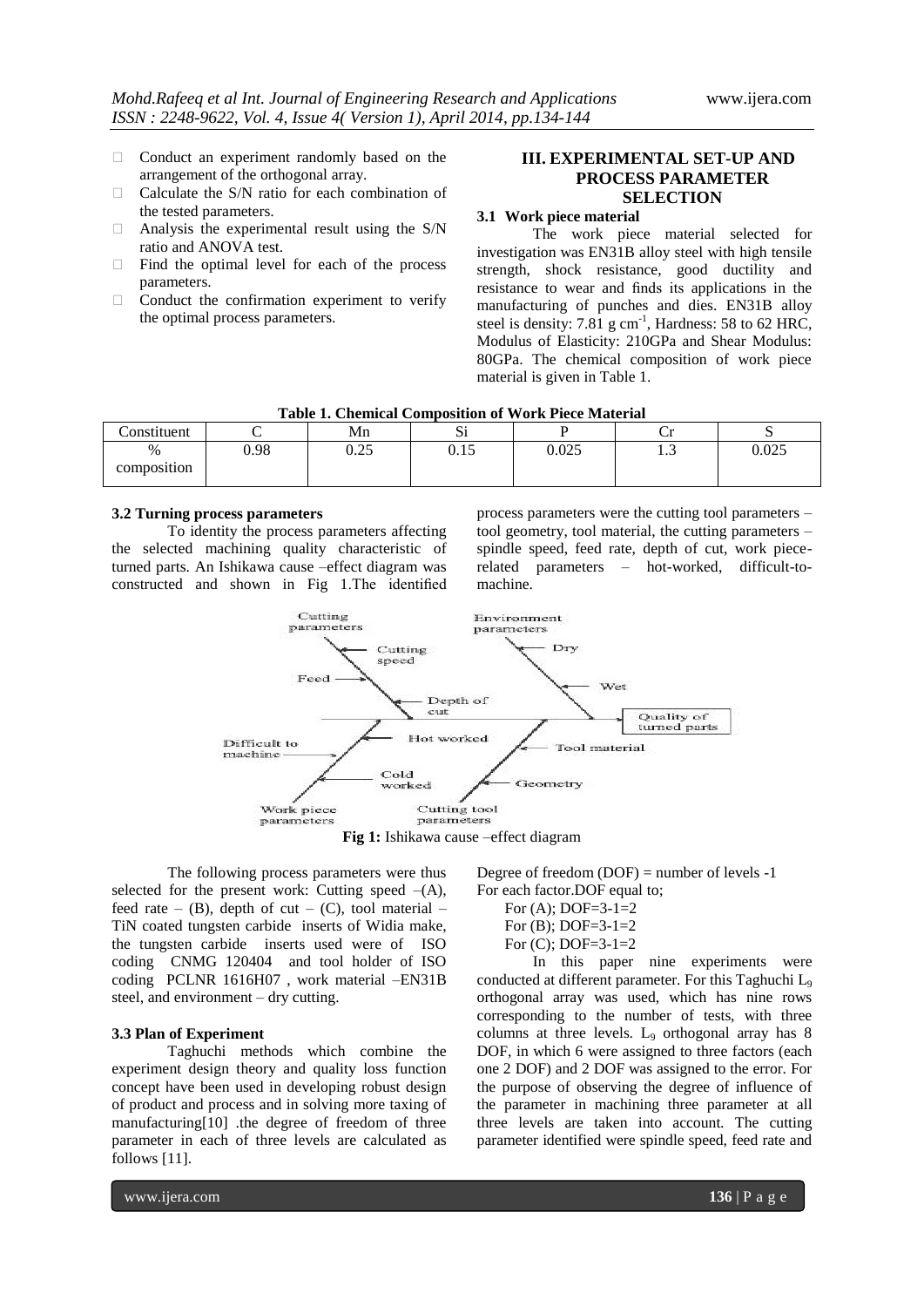depth of cut. The controls parameter and their level is indicated in Table 2.

| Table 2. Process parameters with their values at 3 levels |                    |         |         |         |  |  |
|-----------------------------------------------------------|--------------------|---------|---------|---------|--|--|
| Parameter                                                 | Process parameters | Level 1 | Level 2 | Level 3 |  |  |
|                                                           | Spindle speed(RPM) | 224     | 500     | 775     |  |  |
|                                                           | Feed rate (mm/rev) | 0.12    | 0.15    | 0.18    |  |  |
|                                                           | Depth of cut (mm)  |         | 1つち     |         |  |  |

| Table 3. Orthogonal Array L <sub>9</sub> of Taguchi |                     |                    |                   |  |  |  |  |  |
|-----------------------------------------------------|---------------------|--------------------|-------------------|--|--|--|--|--|
| Experiment. no.                                     | Spindle speed (RPM) | Feed rate (mm/rev) | Depth of cut (mm) |  |  |  |  |  |
| $\mathbf{1}$                                        | 224                 | 0.12               | $\mathbf{1}$      |  |  |  |  |  |
| $\overline{2}$                                      | 224                 | 1.15               | 1.25              |  |  |  |  |  |
| 3                                                   | 224                 | $0.18\,$           | 1.50              |  |  |  |  |  |
| $\overline{4}$                                      | 500                 | 0.12               | 1.25              |  |  |  |  |  |
| $\overline{5}$                                      | 500                 | 0.15               | 1.50              |  |  |  |  |  |
| 6                                                   | 500                 | 0.18               | 1.00              |  |  |  |  |  |
| $\overline{7}$                                      | 775                 | $0.12\,$           | 1.50              |  |  |  |  |  |
| $\,8\,$                                             | 775                 | 0.15               | 1.00              |  |  |  |  |  |
| 9                                                   | 775                 | $0.18\,$           | 1.25              |  |  |  |  |  |

#### **3.4 Experiment set-up**

EN321B steel rods (40 mm diameter and 250 mm length) turned on kirloskar lathe. Titanium carbide – coated inserts is used to machine the work material EN31B .Specimens is turned for each trial condition given in Table-3. Using random technique, nine

experiments is thus turned and feed force and radial force is measured with a three dimensional turning dynamomter.The dynamometer capable of taking reading in kgf units. The readings have been converted into Newton in Table 4. A photograph of experimental set –up is shown in Fig 2.



**Fig 2.** 

**A pictorial view of experimental set –up**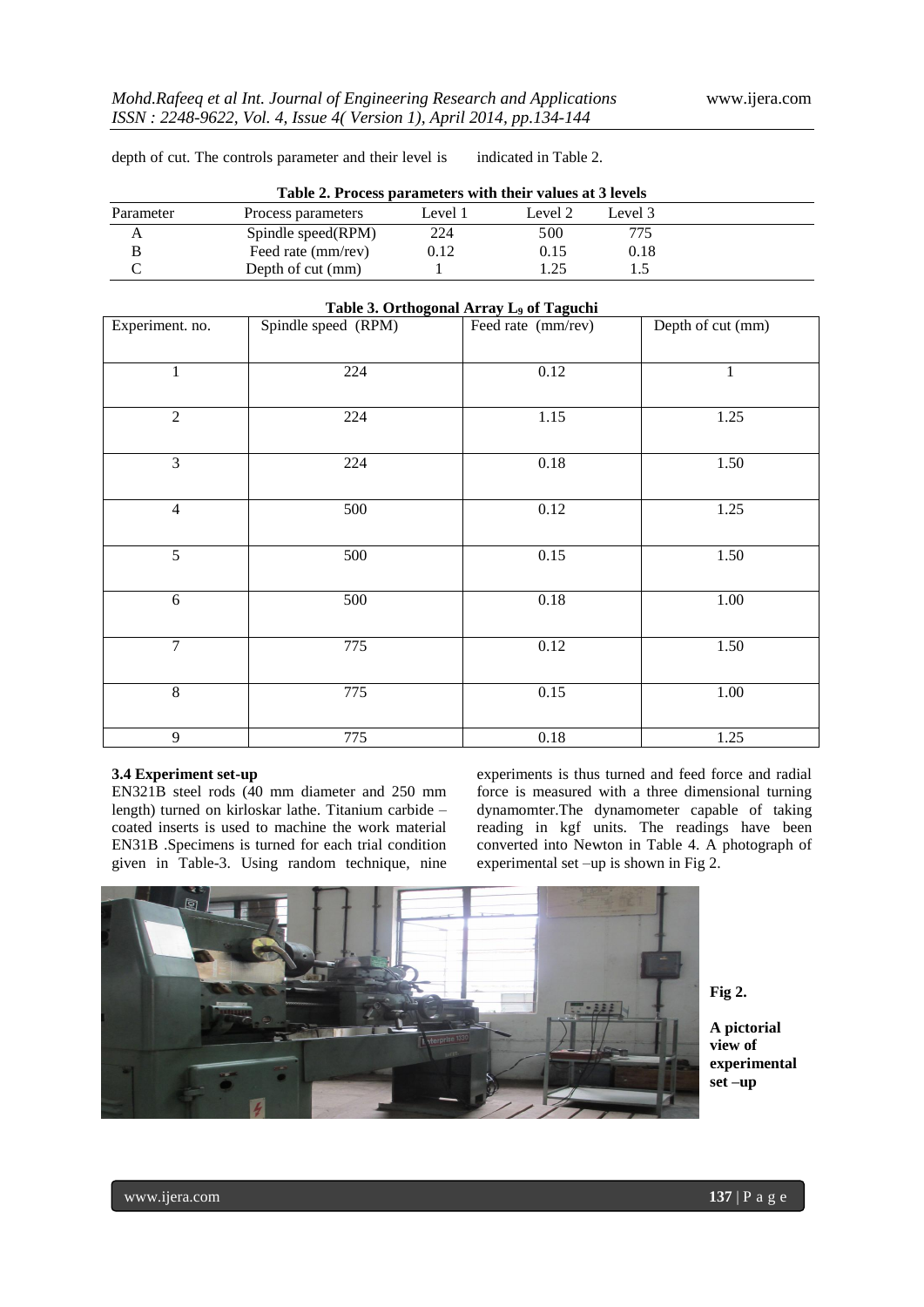| Table 4. Experiment Data of Feed Force and Radial Force                                                    |               |           |              |            |              |  |  |
|------------------------------------------------------------------------------------------------------------|---------------|-----------|--------------|------------|--------------|--|--|
| Trail                                                                                                      | Spindle speed | Feed rate | Depth of cut | Feed force | Radial force |  |  |
| no.                                                                                                        | (rpm)         | (mm/rev)  | (mm)         | (N)        | (N)          |  |  |
|                                                                                                            | 224           | 0.12      | 1.00         | 49.05      | 29.43        |  |  |
| 2                                                                                                          | 224           | 0.15      | 1.25         | 78.48      | 49.05        |  |  |
| 3                                                                                                          | 224           | 0.18      | 1.50         | 98.10      | 78.48        |  |  |
| 4                                                                                                          | 500           | 0.12      | 1.25         | 58.86      | 29.43        |  |  |
| 5                                                                                                          | 500           | 0.15      | 1.50         | 88.29      | 68.67        |  |  |
| 6                                                                                                          | 500           | 0.18      | 1.00         | 68.67      | 39.24        |  |  |
|                                                                                                            | 774           | 0.12      | 1.50         | 88.29      | 68.67        |  |  |
| 8                                                                                                          | 774           | 0.15      | 1.00         | 68.67      | 39.24        |  |  |
| 9                                                                                                          | 774           | 0.18      | 1.25         | 78.48      | 49.05        |  |  |
| Total                                                                                                      |               |           |              | 676.89     | 451.26       |  |  |
| $T_{\text{FE}}$ = Overall mean of feed force = 75.21 N<br>$T_{RF}$ = Overall mean of radial force = 50.14N |               |           |              |            |              |  |  |

# **IV. RESULTS AND ANALYSIS OF**

#### **EXPERIMENTS 4 .1 Analysis of the signal to noise (S/N) ratio**

In the Taguchi approach, the term signal represents the desired value (mean) for the output characteristics and term noise represents the undesirable value (standard deviation) for the output characteristics. Taguchi uses the S/N ratio to measure the quality characteristics deriving from desired value .There are several S/N ratio available depending upon of characteristic: lower is better, smaller is better or higher is better. The experimental data for the feed

and radial forces have been reported in Table 5. Feed and radial forces being 'smaller is better' a type of machining Quality characteristic, the S/N ratio for these types of response was used and is given below. [12]

$$
S/N = -10\log\left[\frac{1}{n}(y_1^2 + y_2^2 + \dots + y_n^2)\right] \dots \dots \dots (1)
$$

where  $y_1$ ,  $y_2$ ,  $y_2$ ,  $y_n$  are responses of the machining characteristic for a trail condition repeated n times. The S/N ratios were computed using equation (1) for each of the nine trail and the results are reported in Table 5 along with the raw data value.

|                | Table 5. Experimental Results of Feed Force and Radial Force |          |        |            |           |              |               |  |  |
|----------------|--------------------------------------------------------------|----------|--------|------------|-----------|--------------|---------------|--|--|
|                | Factors                                                      |          |        | Feed force | S/N ratio | Radial force | $S/N$ ratio   |  |  |
|                |                                                              |          |        | (N)        | (db)      | (N)          | $\text{(db)}$ |  |  |
| Trail          | Spindle                                                      | Feed     | Depth  |            |           |              |               |  |  |
| no.            | speed                                                        | rate     | of cut |            |           |              |               |  |  |
|                | (rpm)                                                        | (mm/rev) | (mm)   |            |           |              |               |  |  |
|                | 224                                                          | 0.12     | 1.00   | 49.05      | $-33.81$  | 29.43        | 29.37         |  |  |
| $\overline{2}$ | 224                                                          | 0.15     | 1.25   | 78.48      | $-37.89$  | 49.05        | 33.81         |  |  |
| 3              | 224                                                          | 0.18     | 1.50   | 98.10      | $-39.83$  | 78.48        | 37.89         |  |  |
| 4              | 500                                                          | 0.12     | 1.25   | 58.86      | $-35.39$  | 29.43        | 29.37         |  |  |
| 5              | 500                                                          | 0.15     | 1.50   | 88.29      | $-38.91$  | 68.67        | 36.73         |  |  |
| 6              | 500                                                          | 0.18     | 1.00   | 68.67      | $-36.73$  | 39.24        | 31.91         |  |  |
|                | 774                                                          | 0.12     | 1.50   | 88.29      | $-38.91$  | 68.67        | 36.73         |  |  |
| 8              | 774                                                          | 0.15     | 1.00   | 68.67      | $-36.73$  | 39.24        | 31.73         |  |  |
| 9              | 774                                                          | 0.18     | 1.25   | 78.48      | $-37.89$  | 49.05        | 33.81         |  |  |

**Table 5. Experimental Results of Feed Force and Radial Force**

The mean response refers to the average value of each performance characteristic for each parameter at level 1, 2 and 3 are calculated and are given in Table 6 and 7. The tables include ranks based on delta statistics, which compare the relative

magnitude of effects. The delta statistic is the highest minus the lowest average for each factor. The effects of process parameters on feed force are given in Fig-1 while as effects of process parameters on radial force are given in Fig-4.

| TADLE 0. AVERAGE VALUES (RAW DATA, FEED FORCE) |                                    |       |       |       |      |  |  |  |
|------------------------------------------------|------------------------------------|-------|-------|-------|------|--|--|--|
| Process parameter                              | Average values of feed force $(N)$ |       |       | Delta | Rank |  |  |  |
| Designation                                    |                                    |       |       |       |      |  |  |  |
|                                                | 75.21                              | 71.64 | 78.54 |       |      |  |  |  |
|                                                | 64.40                              | 78.48 | 81.75 | 16.36 |      |  |  |  |
|                                                | 62.13                              | 71.94 | 91.56 | 29.42 |      |  |  |  |
|                                                |                                    |       |       |       |      |  |  |  |

**TABLE 6. AVERAGE VALUES (RAW DATA: FEED FORCE)**

www.ijera.com **138** | P a g e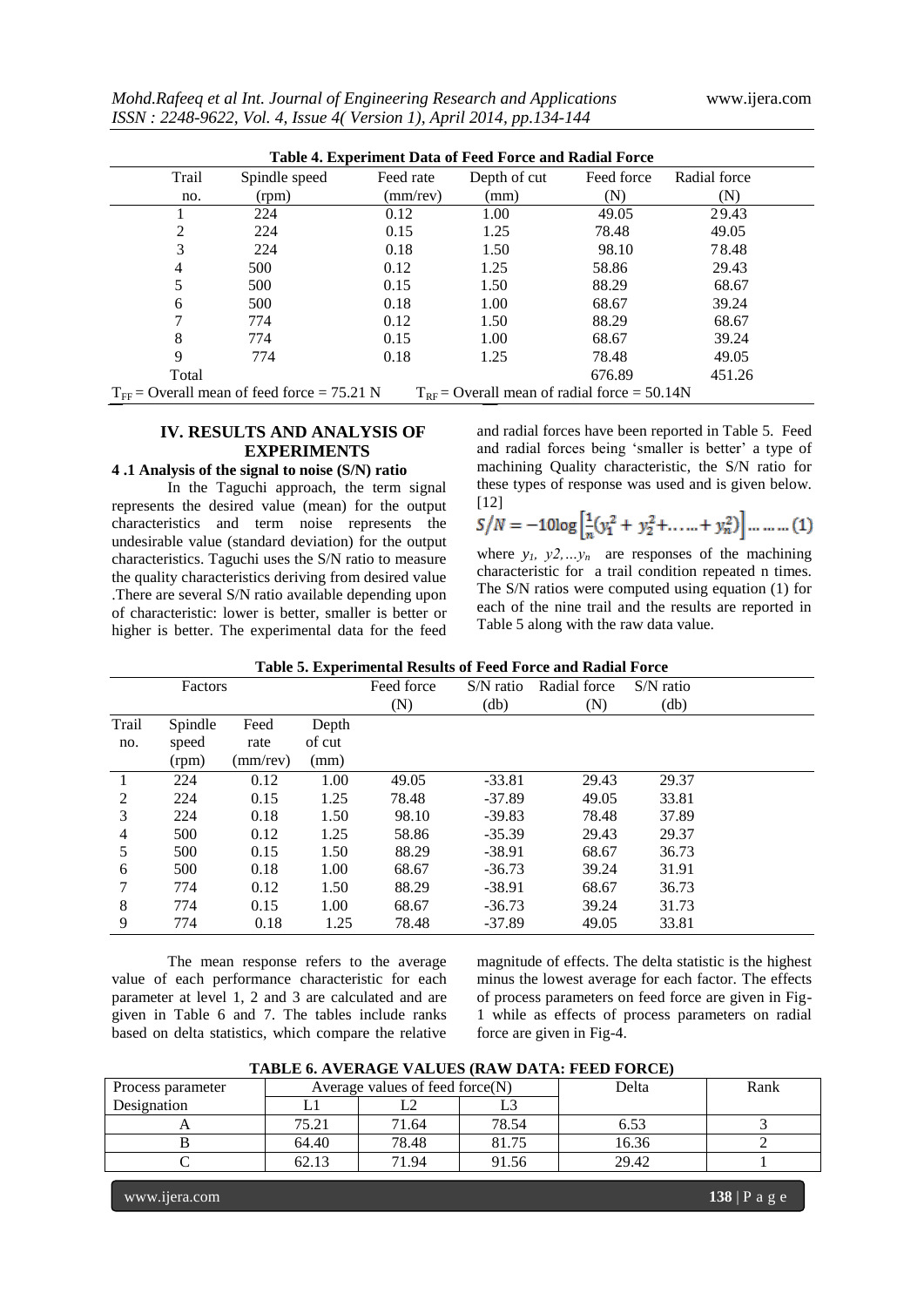| TABLE 7. AVERAGE VALUES (RAW DATA: RADIAL FORCE) |                                    |       |       |       |      |  |  |
|--------------------------------------------------|------------------------------------|-------|-------|-------|------|--|--|
| Process parameter                                | Average values of feed force $(N)$ |       |       | Delta | Rank |  |  |
| Designation                                      |                                    |       |       |       |      |  |  |
|                                                  | 52.32                              | 45.32 | 52.30 | 6.54  |      |  |  |
|                                                  | 42.49                              | 52.32 | 55.59 | 13.10 |      |  |  |
|                                                  | 35.97                              | 42.51 | 71.90 | 35.42 |      |  |  |



# **Fig 4. Effects of Process Parameters on radial force (Raw Data)**



The average value S/N ratio of various parameters at different levels are calculated and shown in Table 8 and 9. The level of a factor with the highest S/N ratio is the optimum level for responses measured.

| Process parameter |          | Average values of feed force $(N)$ | Delta    | Rank |  |  |  |  |
|-------------------|----------|------------------------------------|----------|------|--|--|--|--|
| Designation       |          |                                    |          |      |  |  |  |  |
|                   | $-37.17$ | $-37.01$                           | $-37.84$ | 0.83 |  |  |  |  |
|                   | $-36.04$ | $-37.84$                           | $-38.15$ |      |  |  |  |  |
|                   | $-35.76$ | $-37.61$                           | $-39.22$ | 3.46 |  |  |  |  |

#### **TABLE 8. S/N RATIO AVERAGE VALUES (RAW DATA: FEED FORCE)**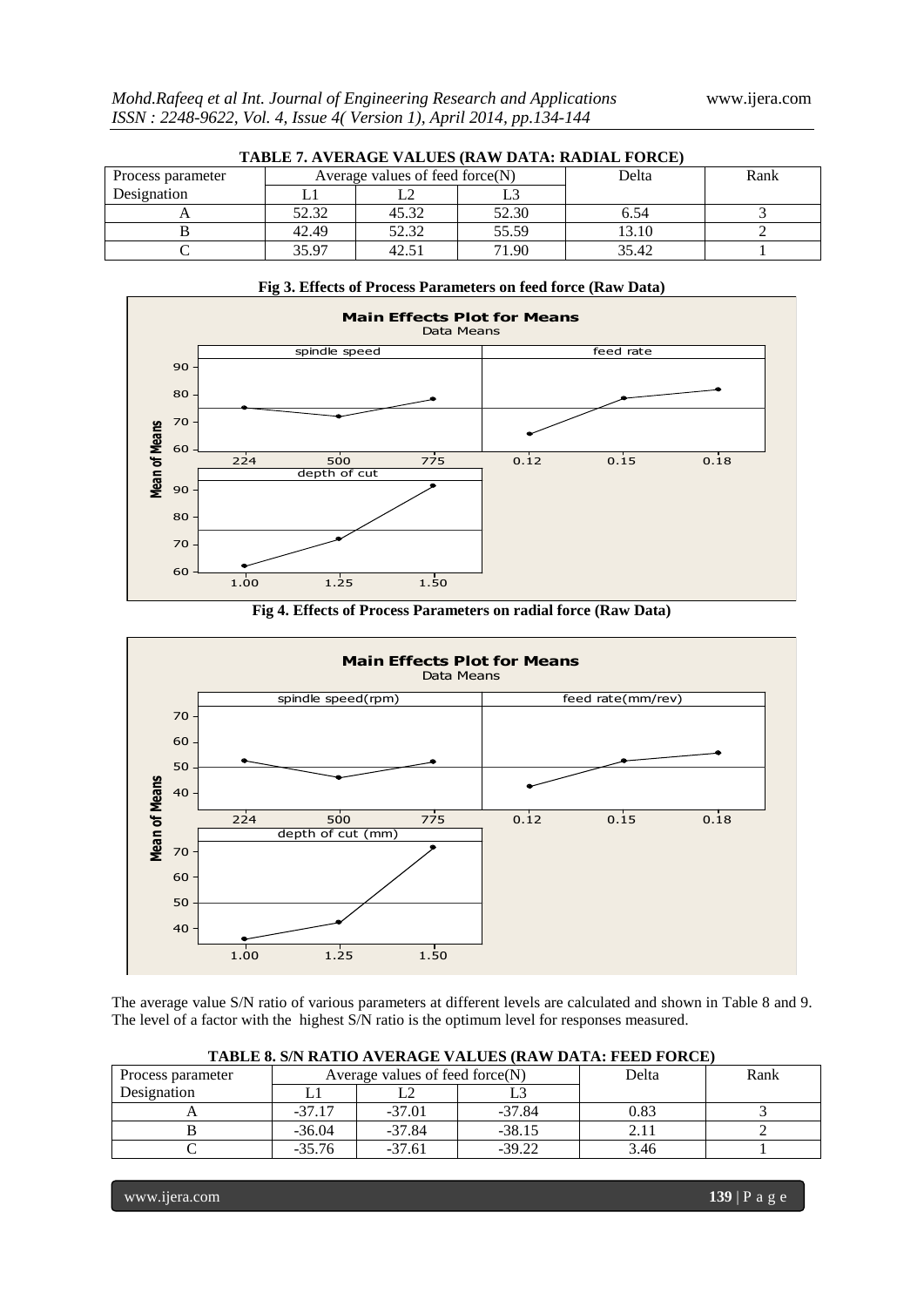| TABLE 9. S/N RATIO AVERAGE VALUES (RAW DATA: RADIAL FORCE) |                                    |          |          |       |      |  |  |
|------------------------------------------------------------|------------------------------------|----------|----------|-------|------|--|--|
| Process parameter                                          | Average values of feed force $(N)$ |          |          | Delta | Rank |  |  |
| Designation                                                |                                    |          |          |       |      |  |  |
|                                                            | $-33.69$                           | $-32.67$ | $-34.09$ | 1.48  |      |  |  |
|                                                            | $-31.82$                           | $-34.09$ | $-34.55$ | 2.70  |      |  |  |
|                                                            | $-31.00$                           | $-32.33$ | $-37.12$ | 6.08  |      |  |  |

The average value S/N ratio of Effects of Process Parameters on Feed Force (S/N Data) is shown in Fig-5 and the Effects of Process Parameters on radial force (S/N Data) is shown in Fig-6.



#### **Fig 5. Effects of Process Parameters on Feed Force (S/N Data)**

# **Fig 6. Effects of Process Parameters on radial force (S/N Data)**



From the S/N ratio analysis in Fig. 5-6, the optimal machining conditions are 500 rpm spindle speed (level 2), 0.12 mm/rev feed rate (level 1) and 1mm depth of cut (level 1) for feed force and 500

rpm spindle speed (level 2), 0.12 mm/rev feed rate (level 1) and 1mm depth of cut (level 1) for radial force, respectively.

www.ijera.com **140** | P a g e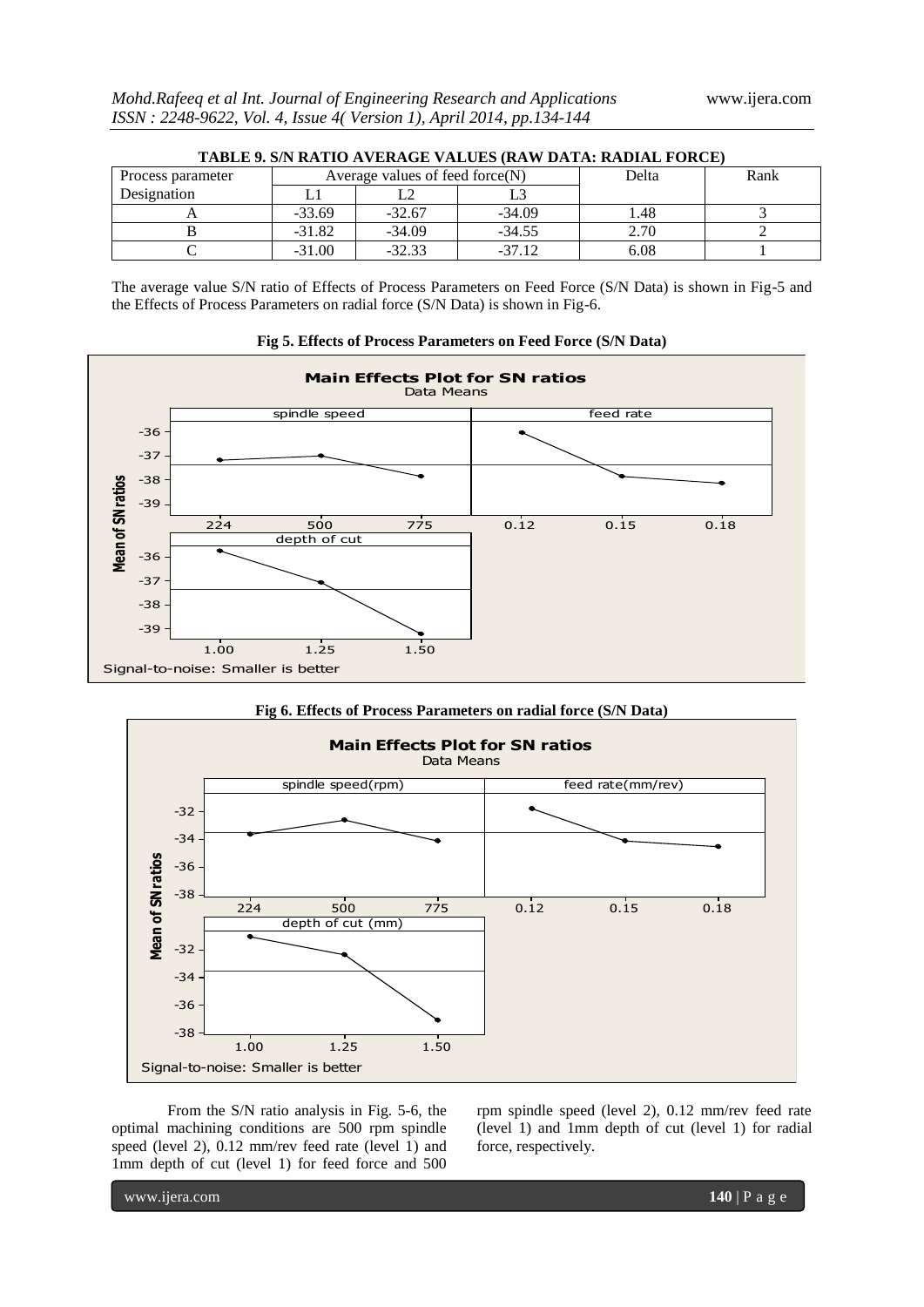#### **4.2 Analysis of Variance (ANOVA)**

ANOVA is a statistically based, objective decision-making tool for detecting any differences in the average performance of groups of items tested. ANOVA helps in formally testing the significance of all main factors and their interactions by comparing the mean square against an estimate of the experimental errors at specific confidence levels. First, the total sum of squared deviations  $SS<sub>T</sub>$  from the total mean S/N ratio  $n_m$  can be calculated as [13]:

$$
SS_T = \sum_{i=1}^{n} (n_i - n_m).^2 \dots \dots \dots (2)
$$

where n is the number of experiments in the orthogonal array and  $n_i$  is the mean S/N ratio for the i<sup>th</sup> experiment.

$$
P = \frac{SS_d}{SS_T} \quad \dots \dots \dots \dots \dots (3)
$$

Statistically, there is a tool called an F-test, named after Fisher [14], to see which design parameters have a significant effect on the quality characteristic. In the analysis, the F-ratio is a ratio of the mean square error to the residual error, and is traditionally used to determine the significance of a factor. The contribution of parameter for feed forces is shown in Table 10 and11.

| TADLE IV. ANOVA KESULTS (KAW DATA; FEED FOKCE) |                        |                   |          |         |            |  |  |  |  |
|------------------------------------------------|------------------------|-------------------|----------|---------|------------|--|--|--|--|
| Source                                         | Degree of<br>freedom   | Sum of<br>squares | variance | F-ratio | Percentage |  |  |  |  |
| А                                              |                        | 63.90             | 31.95    | 1.00    | 3.321      |  |  |  |  |
| B                                              | $\mathfrak{D}$         | 449.89            | 224.94   | 7.04    | 23.38      |  |  |  |  |
| $\mathcal{C}$                                  | 2                      | 1346.0            | 673.00   | 21.07   | 69.97      |  |  |  |  |
| Error                                          |                        | 63.90             | 31.95    |         | 3.32       |  |  |  |  |
| Total<br>_______                               | $\sim$<br>$\sim$ $  -$ | 1923.68           |          |         | 100        |  |  |  |  |

Tabulated F-ratio at 95% confidence level :  $F(0.05; 2;2) = 19.0000$ 

\*Significant at 95% confidence interval

| TADLE II. S/N ANOVA KESULIS (KAW DATA; FEED FORCE)<br>F-ratio<br>Sum of<br>Source<br>Degree of<br>Percentage<br>variance<br>freedom<br>squares<br>1.1644<br>0.5822<br>0.82<br>4.049<br>A |         |         |       |       |
|------------------------------------------------------------------------------------------------------------------------------------------------------------------------------------------|---------|---------|-------|-------|
|                                                                                                                                                                                          |         |         |       |       |
|                                                                                                                                                                                          |         |         |       |       |
|                                                                                                                                                                                          |         |         |       |       |
|                                                                                                                                                                                          | 7.8302  | 3.9151  | 5.50  | 27.23 |
|                                                                                                                                                                                          | 18.3345 | 9.37115 | 12.58 | 63.76 |
|                                                                                                                                                                                          | 1.4229  | 0.7115  |       | 4.948 |
|                                                                                                                                                                                          | 28.7520 |         |       | 100   |
|                                                                                                                                                                                          |         |         |       |       |

# **TABLE 11. S/N ANOVA RESULTS (RAW DATA: FEED FORCE)**

Tabulated F-ratio at 95% confidence Level:  $F(0.05; 2:2) = 19.0000$ 

\*Significant at 95% confidence interval

It reveals that the influence of depth of cut in affecting the feed force is significantly larger followed by that of feed rate, spindle speed has little

influence on feed force on feed force. The contribution of parameter for radial force as shown in Table 12 and 13.The results are similar to feed rate.

| Source | Degree of | Sum of   | variance | F-ratio | Percentage |
|--------|-----------|----------|----------|---------|------------|
|        | freedom   | squares  |          |         |            |
| A      |           | 85.33    | 42.66    | 4.03    | 3.299      |
|        |           | 278.78   | 139.39   | 13.17   | 10.78      |
|        |           | 2200.56  | 1100.28  | 103.96  | 85.10      |
| Error  |           | 21.17    | 10.25    |         | 0.818      |
| Total  |           | 25585.83 |          |         | 100        |

Tabulated F-ratio at 95% confidence Level:  $F(0.05; 2;2) = 19.0000$ 

\*Significant at 95% confidence interval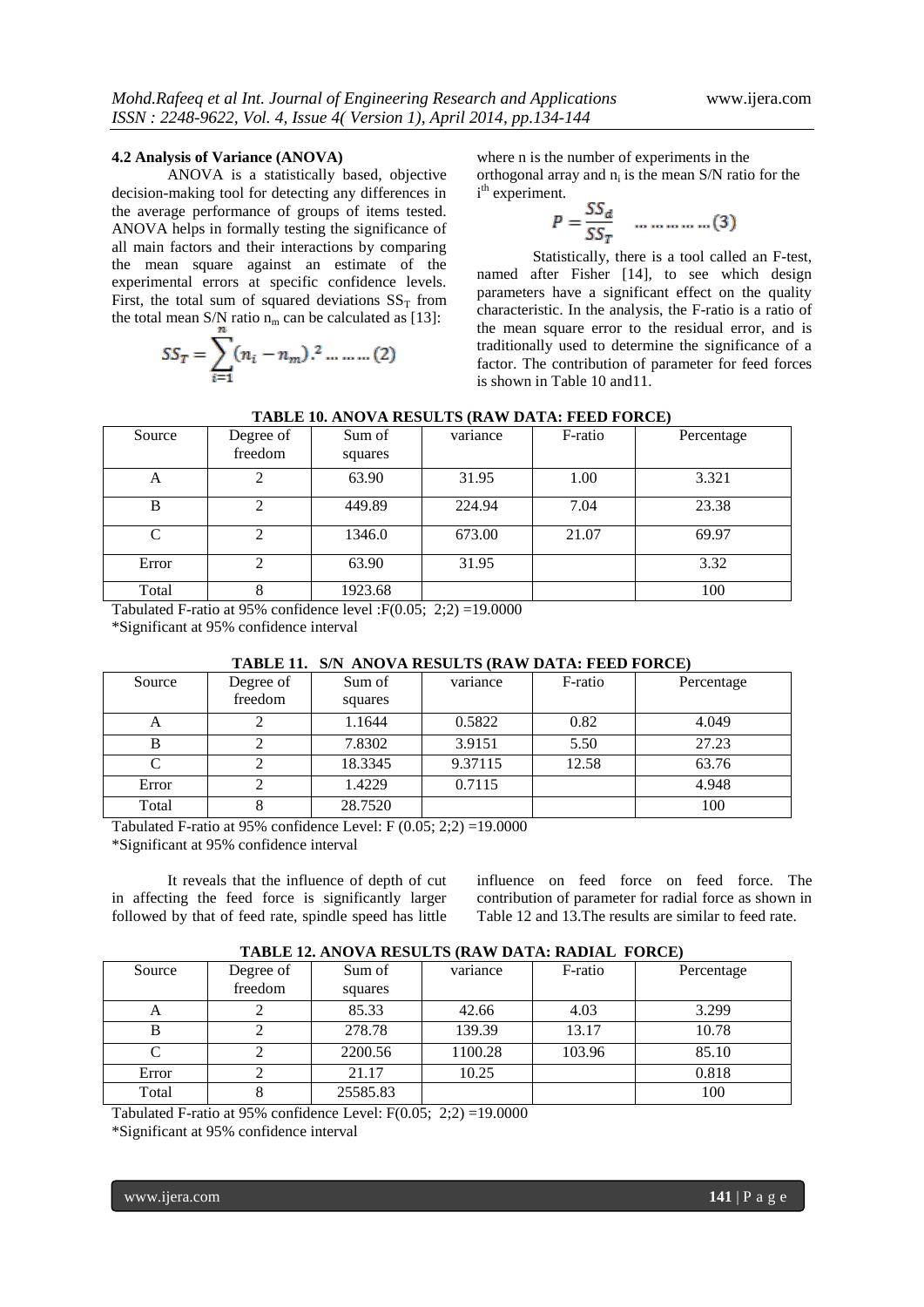| TABLE 13. S /N ANOVA RESULTS (RAW DATA: RADIAL FORCE) |                             |                   |          |         |            |  |  |
|-------------------------------------------------------|-----------------------------|-------------------|----------|---------|------------|--|--|
| Source                                                | Degree of<br>freedom        | Sum of<br>squares | variance | F-ratio | Percentage |  |  |
| A                                                     |                             | 3.445             | 1.722    | 1.77    | 4.321      |  |  |
| B                                                     | $\mathcal{D}_{\mathcal{A}}$ | 12.79             | 6.399    | 6.58    | 16.05      |  |  |
| C                                                     | C                           | 61.52             | 30.76    | 31.61   | 77.18      |  |  |
| Error                                                 | C                           | 1.946             | 0.973    |         | 2.441      |  |  |
| Total                                                 | 8                           | 79.709            |          |         | 100        |  |  |

**TABLE 13. S /N ANOVA RESULTS (RAW DATA: RADIAL FORCE)**

Tabulated F-ratio at 95% confidence level:  $F(0.05; 2:2) = 19.0000$ 

\*Significant at 95% confidence interval

# **V. ESTIMATION OF OPTIMUM RESPONSE CHARATERISTICS**

Two factors (feed rate and depth of cut) are found significant in both raw data and S/N data analysis for the selected machining characteristic .Lowest levels of feed rate and depth of cut are the most desired conditions for both feed and radial force is considered.

The estimated mean of the response characteristic can be computed as [14].

$$
\mu_{\text{FF}} = \overline{B_1} + \overline{C_1} - \overline{T_{\text{FF}}}
$$
 (4)

Where,

 $\overline{B_1}$ = average value of feed force e at the first level of feed rate  $= 64.40$  N  $\overline{C_1}$  = average value of feed force at the third level of depth of  $cut = 62.13N$ 

 $\overline{T}_{FF}$  =overall mean of feed force =75.21 N Substituting the values of various terms in the above equation,

$$
\mu_{\text{FF}} = 64.40 + 62.13 - 75.51 = 51.32N
$$

The 95 % confidence interval for predicted mean on a confirmation run can be calculated by using the following equations [14].

$$
C. I = \sqrt{F_{\alpha}(1, f_{e})V_{e}\left[\frac{1}{n_{eff}} + \frac{1}{R}\right]}
$$
 .... .........(5)

where, F $\alpha$  (1, *f*e) = The F ratio required for  $\alpha$ ,  $\alpha$  = risk , *f*e =error DOF, Ve =error variance , neff= effective number of replications N

1 + [Total DOF associated in the estimate of mean]

 $R =$  Sample size for confirmation experiments,  $N =$ Total number of experiment.

Using the values Ve= $31.95$ ,  $f$ e = $2$  from (Table 10), the confidence interval was calculated.

 Total DOF associated with the mean  $(n_{\text{eff}}) = 2 + 2 = 4, N = 9$ 

 $= 9 / (1 + 4) = 1.8, \alpha = 0.05,$ 

 $F_{0.05;(1,2)}$ =18.51(Tabulated F value)

The calculated CI<sub>CE</sub> is: CI =  $\pm$  22.91.

The predicted mean of feed force is:  $\mu_{FF}$  = 51.32N

The 95% confidence interval of the

predicted feed force is  $[\mu_{FF} - CI] < \mu_{FF} < [\mu_{FF} + CI]$ i.e.  $28.41 \leq \mu$ FF  $\leq 74.23$ 

Similar calculation done for radial force results in  $\mu_{RF}=\overline{B_1}+\overline{C_1}\cdot\overline{T_{RF}}$ 

The predicted mean of feed force is:  $\mu_{RF} = 28.32N$ 

$$
C.I = \sqrt{F_{\alpha}(1, f_{\epsilon})V_{\epsilon}\left[\frac{1}{n_{eff}} + \frac{1}{R}\right]} \quad \pm 13.18
$$

The 95% confidence interval of the predicted radial force is  $[\mu_{RF} - CI] < \mu_{RF} < [\mu_{RF} + CI]$  i.e. 15.22<  $\mu_{RF}$  < 41.42

## **VI. CONFIRMATION EXPERIMENT**

In order to validate the results obtained, three confirmation experiments were conducted of the response characteristics (feed and radial force) at optimal levels of the process variables. The confirmation experiment is a crucial step and is highly recommended by taguchi to verify the experimental conclusion [14].

The average values of the characteristics were obtained and compared with the predicted values. The values of feed force and radial force obtained through confirmation experiments are within the 95% of CI of respective response characteristic. Three confirmation experiments were thus conducted at the optimal settings of the turning process parameters recommended by the investigation. The average value of feed force 44.78 N and that for radial force as 26.16 N while turning EN31B steel with TiN coated carbide inserts.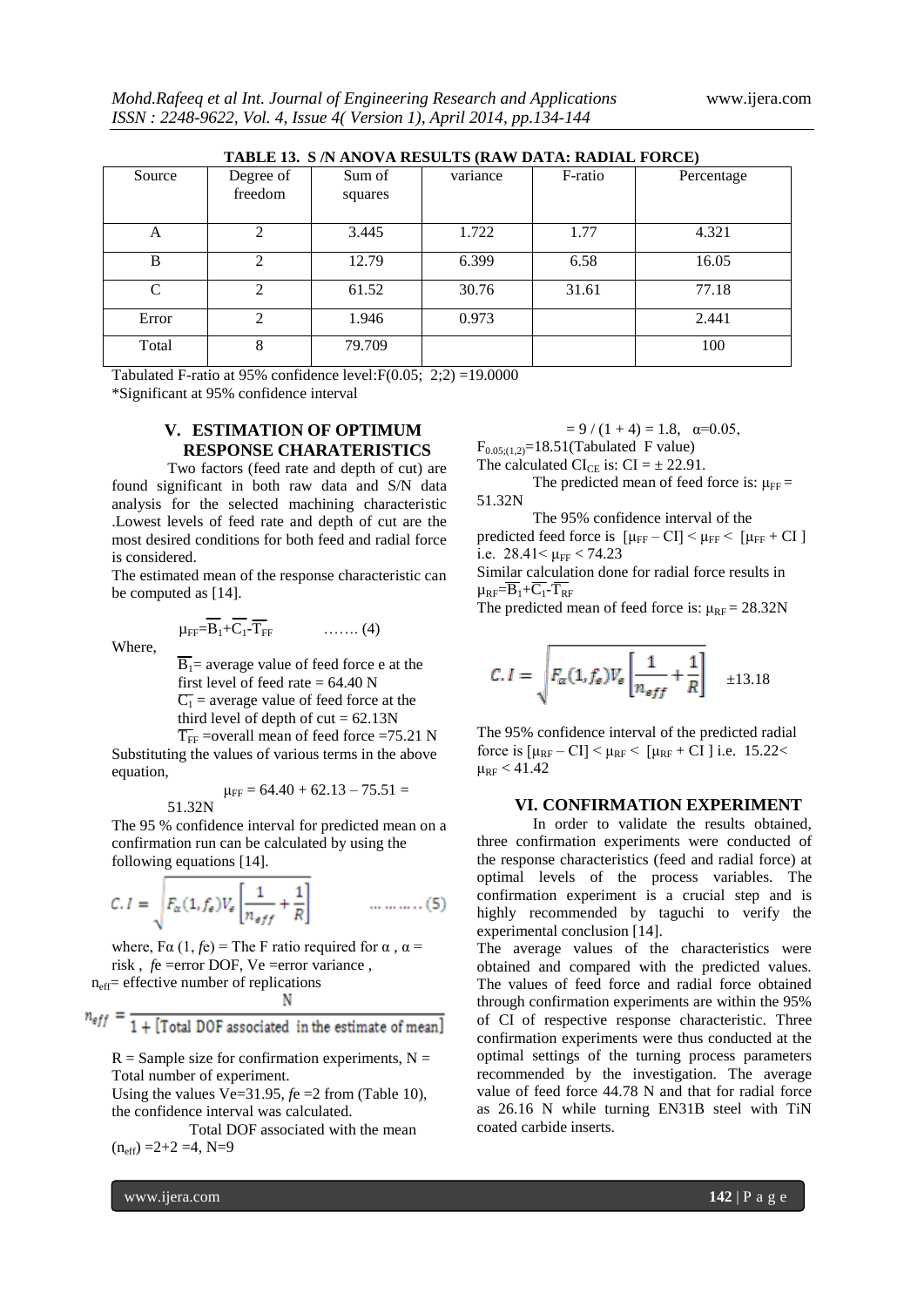#### **VII. CONCLUSIONS**

The following conclusions can be drawn from this study:

- Statistically designed experiments based on Taguchi methods were performed using L<sub>9</sub> orthogonal arrays to analyze forces as response variable. Conceptual S/N ratio and ANOVA approaches for data analysis drew similar conclusions.
- Statistical results(at a 95% confidence level) shows that the depth of cut, and feed rate in affecting the variation of feed and radial forces are significantly larger as compared to the contribution of spindle speed.
- The optimal settings of various process parameters for machined parts to yield optimal feed force are: spindle speed  $=500$ rpm(A2); feed rate  $= 0.12$  mm/rev (B1); depth of cut  $=1$ mm (C1). Optimal radial force is obtained at same levels of parameters.
- The predicted of optimal feed force and radial force are  $28.41 < \mu_{\text{FF}}$  (N) < 74.23 and 15.22 $< \mu_{\text{RF}}$  $(N) < 41.42$ .

#### **REFRENCES**

- [1] Singh, H., Kumar, P., Optimizing cutting force for turned parts by Taguchi's parameter design approach, Indian Journal of Engineering & Materials Sciences, Vol. 12, 97-103, (2005).
- [2] Petropoulos, G., Ntziantzias, I., Anghel, C., A predictive model of cutting force in turning using Taguchi and Response surface techniques, 1st International Conference on Experiments / Process / System Modelling / Simulation/ Optimization – IC-EpsMsO, Athens, Greece, (2005).
- [3] Noorul H.A., Marimuthu P. and Jeyapaul R., 2007.Multi response optimization of machining parameters of drilling Al/Sic metal matrix composite using grey relational analysis in the Taguchi method. Int.J Adv Manuf Technol: 250-255.
- [4] Singh, H., Kumar, P., Optimizing feed force for turned parts through the Taguchi technique, Sadhana, Vol. 31 (6), 671-681, (2006).
- [5] Aggarwal, A., Singh, H., Kumar, P., Singh, M., Optimizing feed and radial forces in CNC machining of P- 20 tool steel through Taguchi's parameter design approach, Indian Journal of Engineering & Materials Sciences, Vol. 16, , 23-32, (2009).
- [6] Hanafi, I., Khamlichi, A., Mata Cabrera, F., Almansa, E., Jabbouri A., Optimization of cutting parameters in CNC turning operation using Taguchi design of experiments, Int.

Rev. Appl. Sci. Eng. 2, 79-87, (2011).

- [7] Yang WH, Tarng YS, Design optimization of cutting parameters for turning operations based on the Taguchi method, Journal of Material Processing Technology, 84, 1998, 122–129.
- [8] Taguchi G, Introduction to quality engineering, (Asian Productivity Organization, Tokyo, 1990).
- [9] T.R. Lin. Experimental design and performance analysis of TiN-coated carbide tool in face milling stainless steel, journal of Materials processing Technology 127 (2002), pp. 1-7.
- [10] Tsao CC, Hocheng H, Taguchi analysis of delamination associated with various drill bits in drilling of composite material, International Journal of Machine Tools Manufacturing 44, 2004, 1085–1090.
- [11] Taguchi G, Hocheng, Taguchi methods orthogonal arrays and linear graphs, tools for quality engineering, (Dearborn, MI: American Supplier Institute, 1987, 35 – 38).
- [12] Roy R K, A Premier on Taguchi method (Van Noshtrand Reinhold Int.Co.Ltd, New York), 1990.
- [13] Lindman H, Analysis of variance in experimental design, (Springer-Verlag, New York, 1992).
- [14] Ross P J, Taguchi techniques for quality engineering, (McGraw-Hill Book Company, New York, 1996).
- [15] Park S H, Robust design and analysis for quality engineering (Chapman and Gall, London), 1996.
- [16] Phadke M S, Quality engineering using robust design (prentice Hall, R Englewood Cliffs, NJ), 1989.
- [17] Montgomery D C, Design and analysis of experiments (John, Wiley &Sons, New York), 1997.
- [18] P.J.Ross .2005.Taghuchi Techniques for Quality Engineering .2<sup>nd</sup> Edition .Tata McGraw Hill.
- [19] Nalbant M. et al., 2007. Application of Taguchi method in the optimization of cutting parameters for surface roughness in turning. Materials and Design. 28: 1379- 1385.
- [20] Thamizhmanil S., Saparudin S. and Hasan S., 2007. Analyses of surface roughness by turning process using Taguchi method. Journal of Achievements in Materials and Manufacturing Engineering. 20: 503-505.
- [21] Aman Aggarwala , Hari Singh, Pradeep Kumar, Manmohan Singh, Optimizing power consumption for CNC turned parts